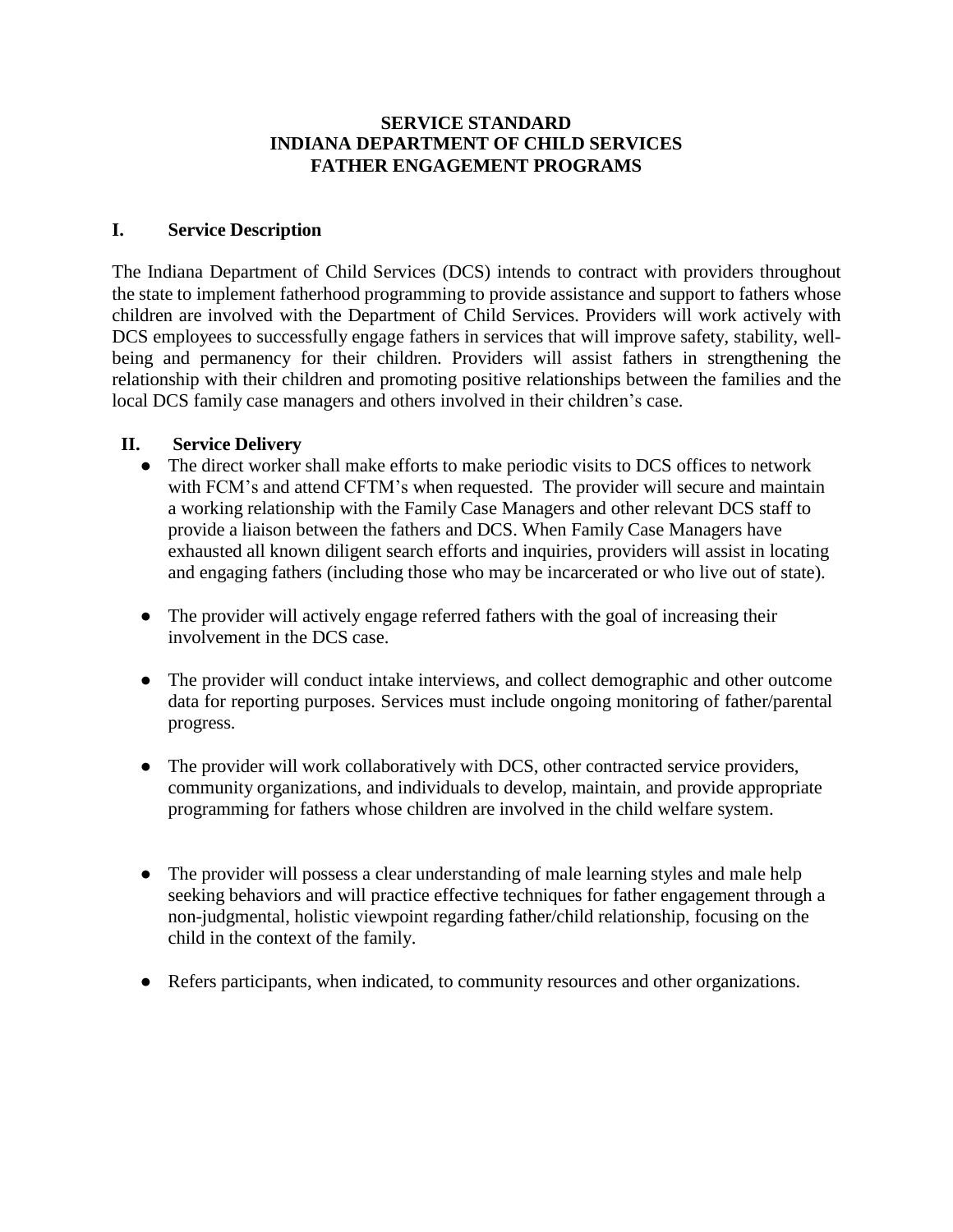- Promotes community awareness regarding the value of engaging fathers of children involved in the child welfare process, through presentation and written materials.
- Develop a working relationship with local child support enforcement offices and staff members in order to be of mutual assistance in helping obtain appropriate financial support of children.
- Services will be provided at times convenient for or necessary to meet the family's need, not according to a specified work week schedule.
- Services will be provided in home, in the community environment, in the DCS office, and/or the providers' office.
- Services will be based on the family's established DCS Case Plan/Disposition or Informal Adjustment, while taking into consideration the recommendation of the Child and Family Team as applicable.
- Services will be conducted with behavior and language that demonstrates respect for socio-cultural values, personal goals, life style choices, and complex family interactions and be delivered in a neutral, valued, culturally competent manner.
- The provider will coordinate and provide Fatherhood Programming utilizing a DCS approved educational curricula such as *Bringing Back The Dads*, *National Partnership for Community Leadership, Bridges Out of Poverty* (any other curricula must have prior approval). The Programming can be provided through the use of group or one-on-one sessions. All curricula must include child support enforcement education and financial responsibility education. In addition, the Fatherhood Programming and other individual work with the father, may provide any combination of the following kinds of services:
	- $\triangleright$  information regarding the CHINS legal process including court procedures, parental participation requirements, court ordered services, visitation with the children, reimbursement of cost for services, and other aspects related to the legal process;
	- $\triangleright$  the expectations of the family related to participation in court ordered services and visitation with the children, attendance at court, appropriate dress for court, and other aspects related to the legal process;
	- $\triangleright$  information regarding the parent's rights and the CHINS proceedings, the length of time children may be in care prior to a permanency procedure, and termination of parental rights, family team meetings and their procedures
	- $\triangleright$  role of the Court Appointed Special Advocate or Guardian ad Litem,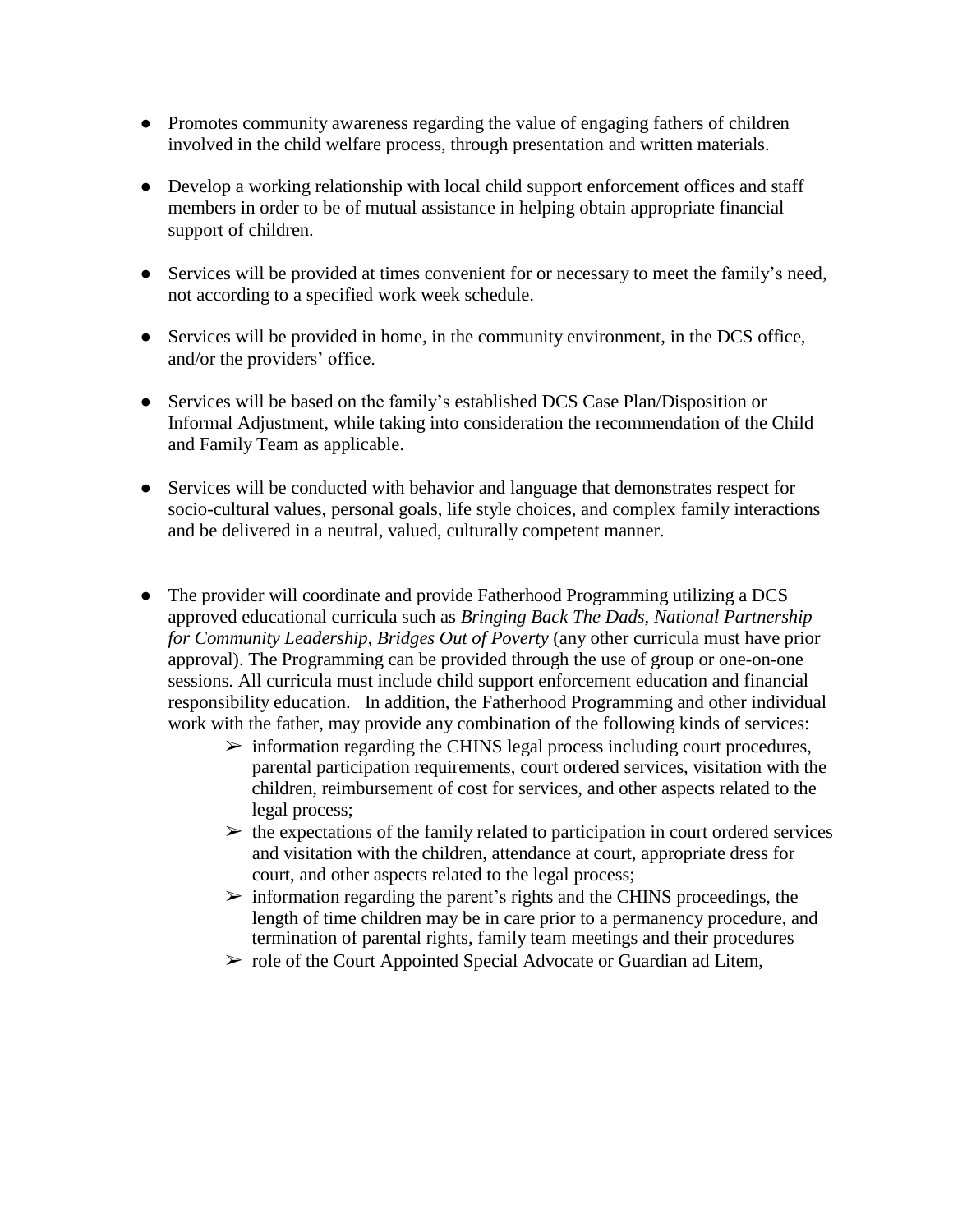- $\triangleright$  an informal environment for fathers to discuss issues that brought them to the attention of the DCS and develop suggestions that may assist in resolving these issues as a group, and;
- $\triangleright$  educational programs using speakers recruited from the local professional community to assist and educate the fathers in areas such as:
- $\triangleright$  abuse and neglect,
- $\triangleright$  increasing parenting skills,
- $\triangleright$  substance abuse.
- $\triangleright$  anger management,
- $\triangleright$  advocacy with public agencies including the children's schools, and;
- $\triangleright$  issues of interest to the parents related to their needs and the needs of their children.
- $\triangleright$  coaching and information to develop attitudes and social skills needed for improved family relations and personal responsibility.
- $\triangleright$  After consultation with the Family Case Manager, providers will make concerted, organized and systematic efforts to connect children with their incarcerated father (if applicable), through video conferencing, face to face contact, correspondence and by telephone, unless the court has determined that visiting would put the child in danger.
- ➢ Supports fathers and paternal relatives in court and Child and Family Team Meetings by providing transportation and/or transportation voucher when appropriate.

## **III. When DCS is not paying for services:**

A billable unit of "Reports" has been developed for providers who service DCS families without DCS payment for these services (Medicaid, insurances, self-pay) but DCS wants a report from the provider on the progress of the family. The referral process has been set up to authorize reports and court components on the DCS referral form in these incidences. **DCS will only pay for reports when DCS is not paying for these services.** If the services provided are not funded by DCS, the report rate per hour will be paid for the necessary reports on a referral form issued by DCS. Court testimony will be paid per appearance if requested on a referral form issued by DCS. In order to be paid for a court appearance a subpoena or written request from DCS should be on file.

## **IV. Target Population**

Services must be restricted to the following eligibility categories:

- Fathers of children who have substantiated cases of abuse and/or neglect and will likely develop into an open case an IA or CHINS status.
- Fathers of children which have an Informal Adjustment (IA) or the children have the status of CHINS.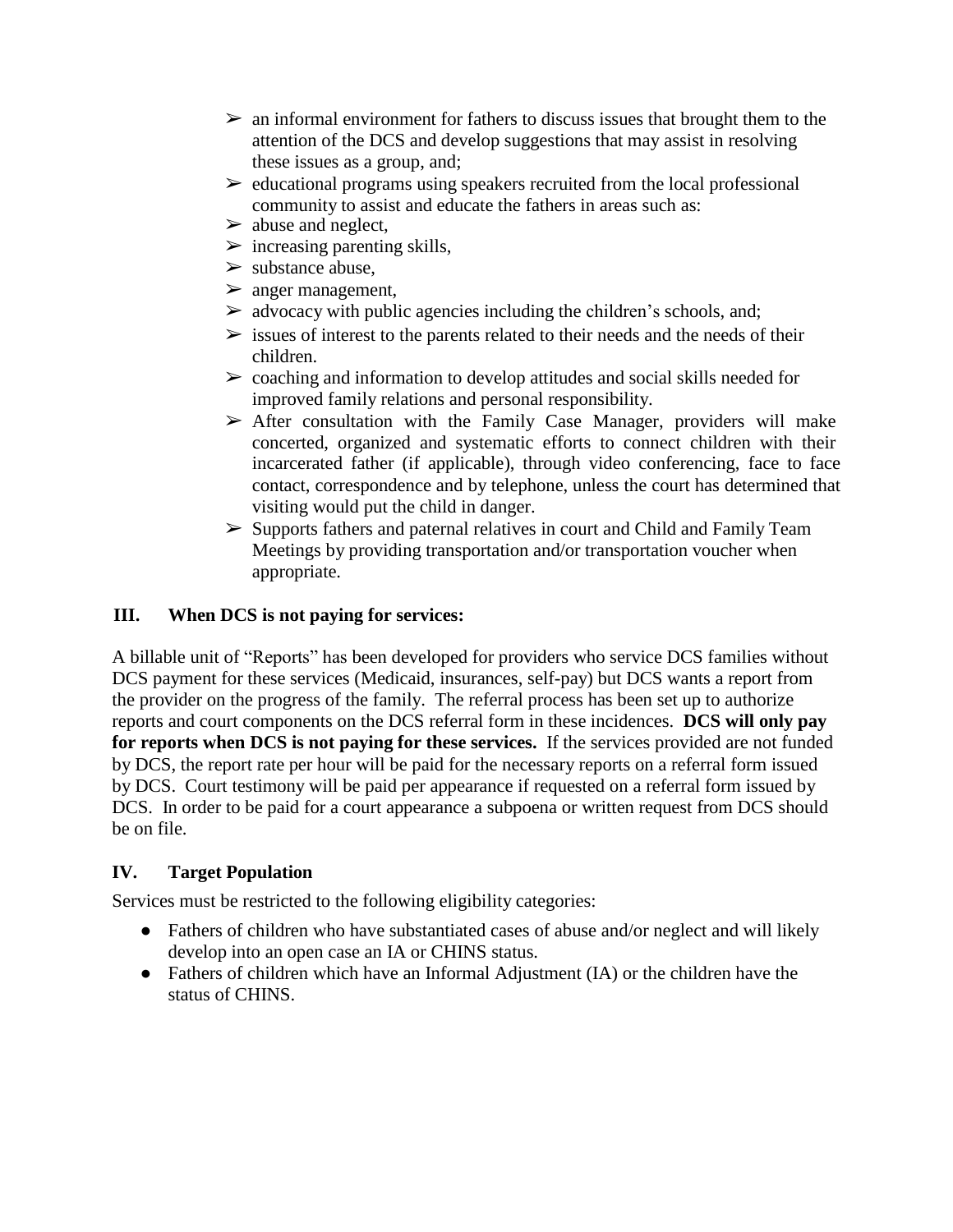## **V. Goals and Outcome Measures**

### **Goal #1**

Timely initiation of services with the fathers. Outcome Measures

- 1) 95% of all non-incarcerated fathers referred with a valid contact and/or address will receive a telephone call or a drop by contact attempt within 5 working days of referral.
- 2) 75% of all fathers referred will have face to face contact within 10 working days of the referral.

## **Goal#2**

Timely receipt of electronic outcome reports. Outcome Measures

100% of reports will be received timely.

- The monthly report will include a summary of services to each father as well as the father's involvement with the child (ren) and father's parental progression as evidence by visitation supervised and unsupervised with child (ren), participation in Child and Family Team Meetings, fathers involvement in the DCS case plan, established paternity and if the father is paying child support. The summary will also include engagement in fatherhood curriculum and/or successfully/unsuccessful completion of referral sources will be provided to the referring FCM monthly.
- An approved data sharing process, documenting services for each referred father, will be electronically forwarded to Central Office designated email address: [researchevaluation@dcs.in.gov](mailto:researchevaluation@dcs.in.gov)

## **Goal #3**

Engage fathers in services that will reduce barriers to safety, stability, well-being and permanency for their children. Outcomes Measures

- 1) 60% of all fathers referred will become actively engaged in the DCS open case as evidenced by visitation with their children, participation in CFTM, and the DCS Case Plan.
- 2) 100% of referred fathers, who received a face to face contact, will have a paternal genogram created and sent to FCM within 30 days of first face to face contact. Genogram's will be created using guidance found a[t](http://www.in.gov/dcs/files/Family_Network_Diagram.pdf) [http://www.in.gov/dcs/files/Family\\_Network\\_Diagram.pdf](http://www.in.gov/dcs/files/Family_Network_Diagram.pdf)

#### **Goal #4**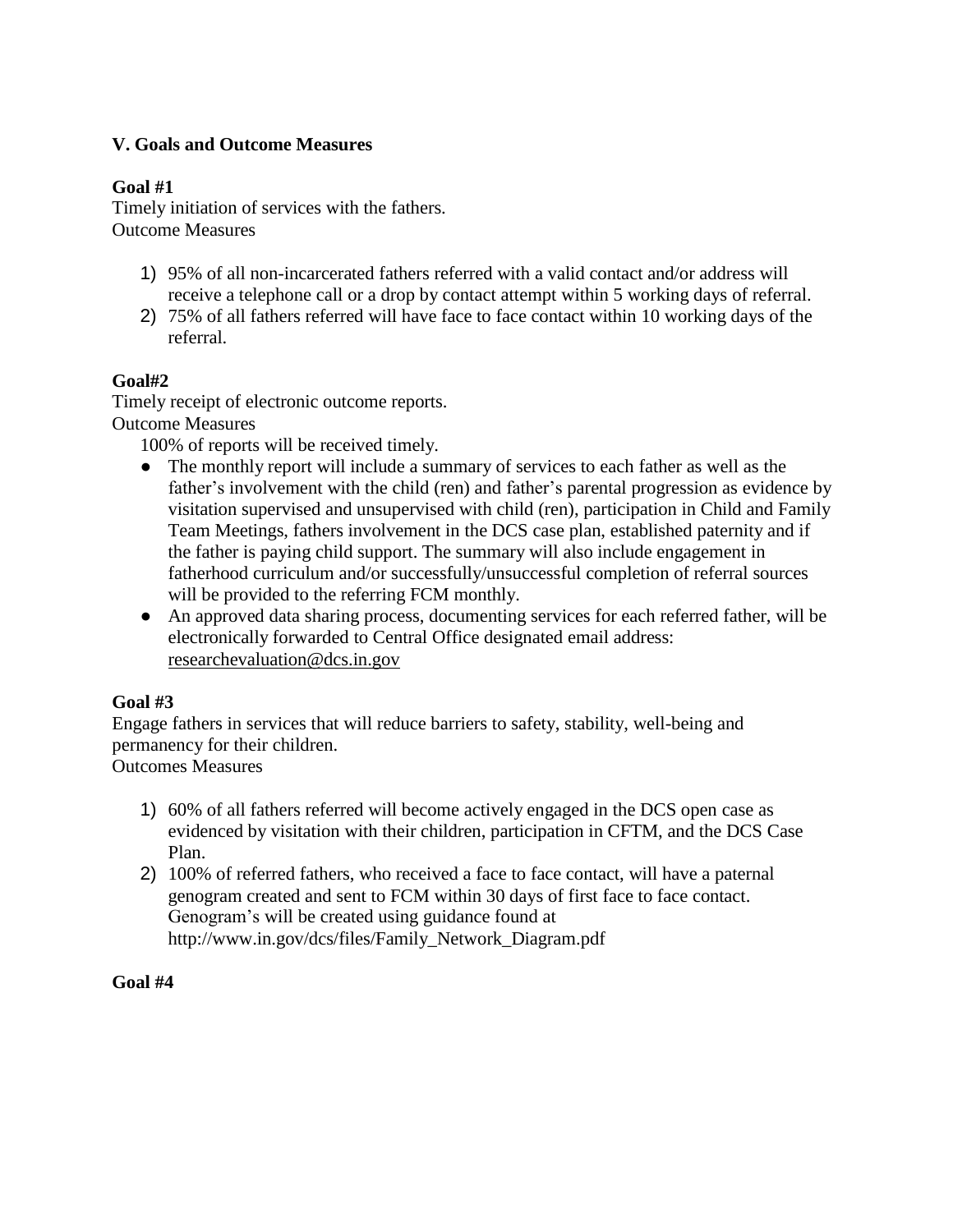Coordinate efforts between the department of corrections and/or local detention facilities, child welfare agencies, and the courts to ensure the incarcerated father is notified of court proceedings regarding the care and custody of their child (ren) when appropriate.

Outcome Measures

1) 60% of incarcerated fathers will become actively engaged in the DCS open case as evidenced by contact with their children via email, visitation, phone, or video communication.

### **Goal# 5**

DCS/Probation and clients will report satisfaction with services.

## Outcome Measures:

1) DCS/ Probation satisfaction will be rated 4 and above on the Service Satisfaction Report. 2) 90% of clients will rate the services "satisfactory" or above on a satisfaction survey developed by the service provider, unless one is distributed by DCS/Probation to providers for their use with clients.

# **VI. Minimum Qualifications**

## **Direct Worker:**

Bachelor's degree in social work, psychology, sociology, or a directly-related human service field from an accredited college. Other Bachelor's degrees will be accepted in combination with a minimum of five years experience working directly with families in the child welfare system. Must possess a valid driver's license and the ability to use private car to transport self and others, and must comply with the contract requirements concerning minimum car insurance coverage. In addition to the above:

- Knowledge of child abuse and neglect, and child and adult development
- Knowledge of community resources and ability to work as a team member
- Belief in helping clients change their circumstances, not just adapt to them
- Belief in adoption as a viable means to build families
- Understanding regarding issues that are specific and unique to adoptions such as loss, mismatched expectations and flexibility, loss of familiar surroundings, customs and traditions of the child's culture, entitlement, gratification delaying, flexible parental roles and humor

## **Supervisor:**

Master's or Doctorate degree in social work, psychology, or directly-related human services field from an accredited college.

Services provided will be conducted with behavior and language that demonstrates respect for socio-cultural values, personal goals, life-style choices, as well as complex family interactions; services will be delivered in a neutral-valued culturally-competent manner.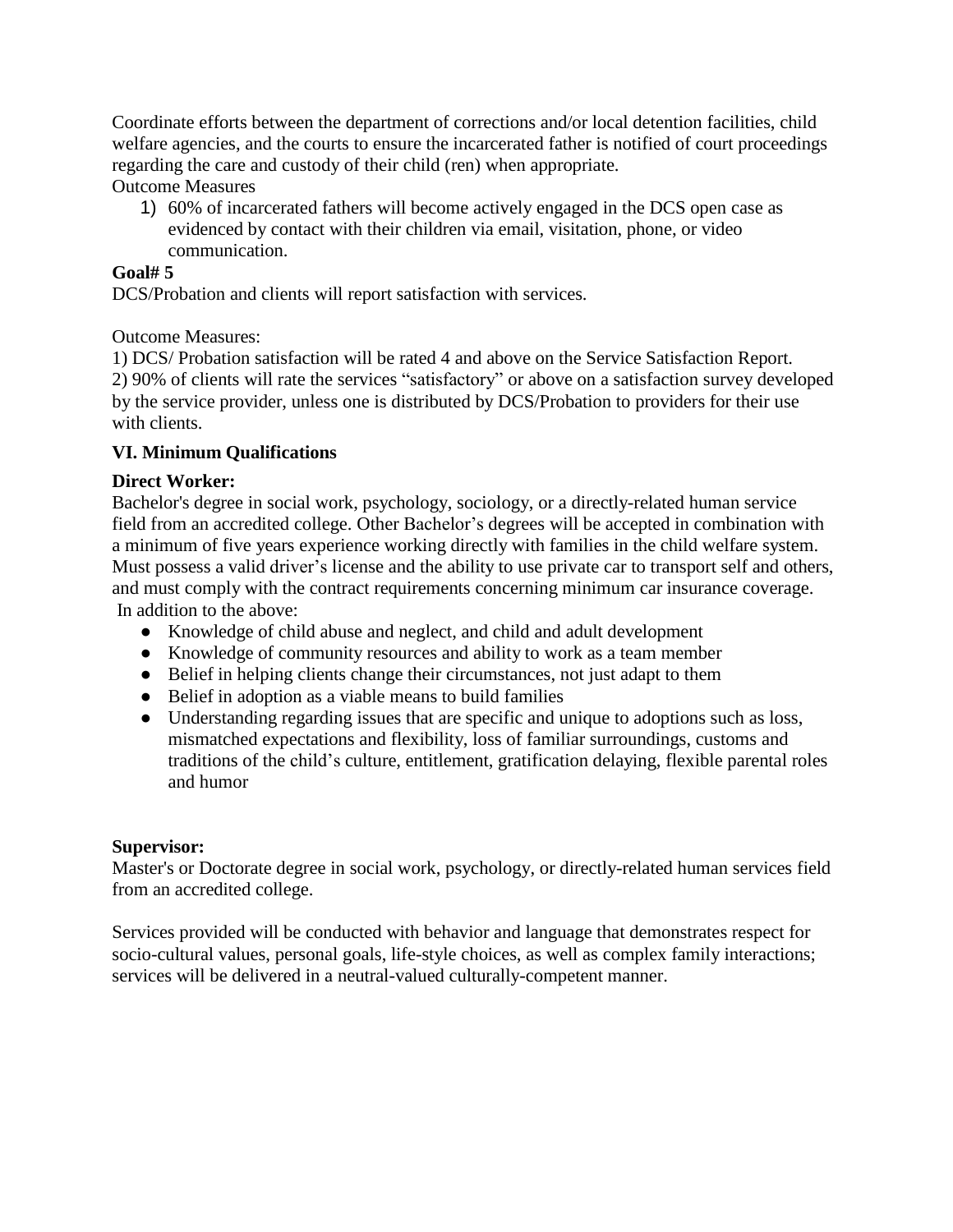Providers are to respond to the on-going individual needs of staff by providing them with the appropriate combination of training and supervision. The frequency and intensity of training and supervision are to be consistent with "best practices" and comply with the requirements of each provider's accreditation body. Supervision should include individual, group, and direct observation modalities and can utilize teleconference technologies. Under no circumstances is supervision/consultation to be less than one (1) hour of supervision/consultation per 25 hours of face-to-face direct client services provided, nor occur less than every two (2) weeks.

# **VII. Billing Units**

## ● **Face to face time with the client:**

(Note: Members of the client family are to be defined in consultation with the family and approved by the DCS. This may include persons not legally defined as part of the family)

- Includes client specific face-to-face contact with the identified client/family during which services as defined in the applicable Service Standard are performed.
- Includes Child and Family Team Meetings or case conferences initiated or approved by the DCS for the purposes of goal directed communication regarding the services to be provided to the client/family.
- Includes no more than 5 hours of time spent locating fathers including making telephone calls, attempted face-to-face contacts, collateral contacts, or completing online searches.
- Billing for additional collateral contacts can be approved by DCS when attempting to locate and/or engage an incarcerated client or client living out of state.

## ● **Group**

A minimum of 3 father's must be in attendance in order to bill for group. Services include group goal directed work with clients. To be billed per group hour.

**Reminder:** Not included are routine report writing and scheduling of appointments, collateral contacts, travel time and no shows. These activities are built into the cost of the face- to-face rate and shall not be billed separately.

Services may be billed in 15 minute increments; partial units are rounded to the nearest quarter hour using the following guidelines:

| $\bullet$ 0 to 7 minutes do not bill |                                                 | $0.00$ hour |
|--------------------------------------|-------------------------------------------------|-------------|
|                                      | $\bullet$ 8 to 22 minutes 1 fifteen minute unit | $0.25$ hour |
|                                      | • 23 to 37 minutes 2 fifteen minute units       | $0.50$ hour |
|                                      |                                                 |             |

- 38 to 52 minutes 3 fifteen minute units 0.75 hour
- 53 to 60 minutes 4 fifteen minute units 1.00 hour
- **Interpretation, Translation and Sign Language Services**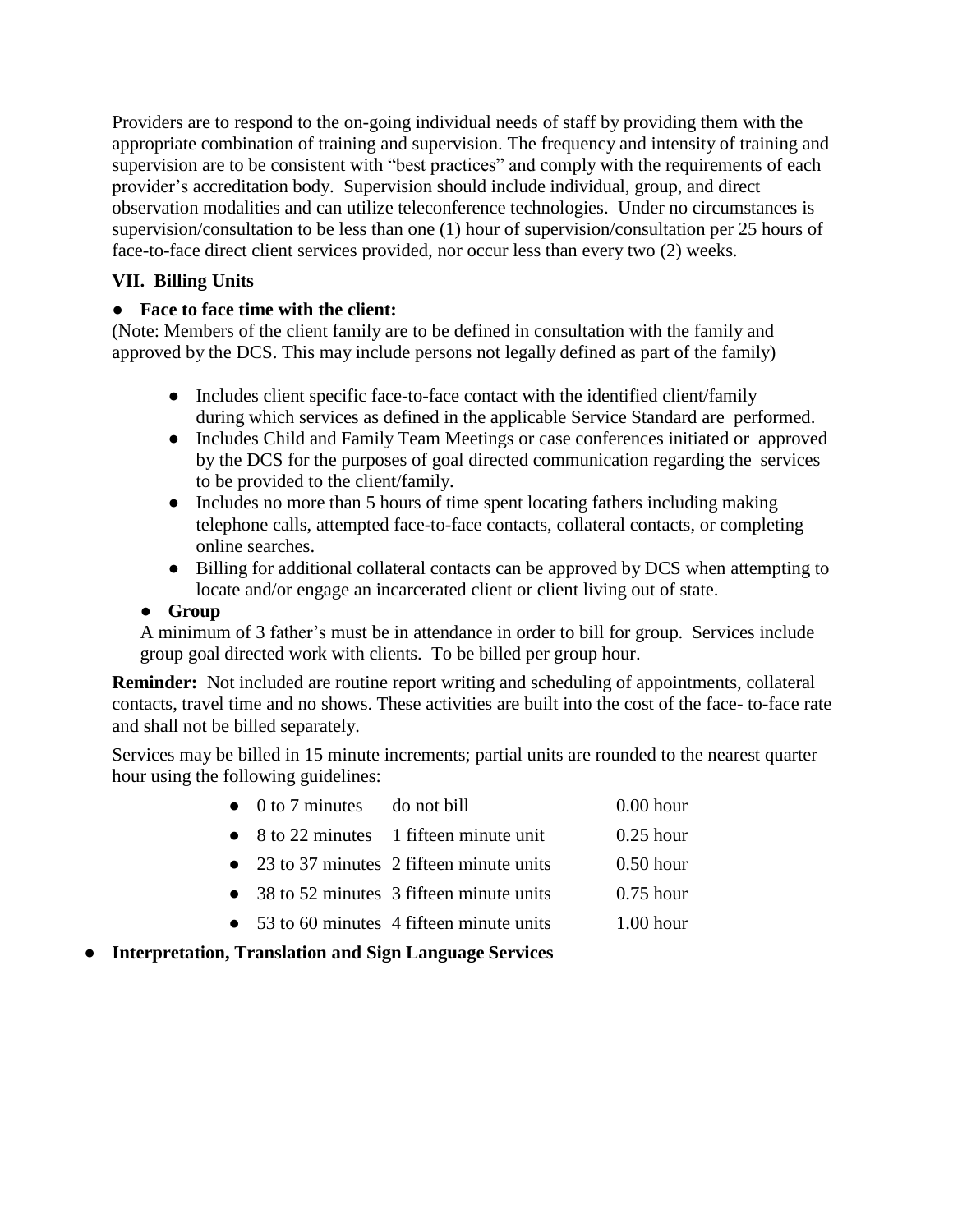All Services provided on behalf of the Department of Child Services must include Interpretation, Translation, or Sign Language for families who are non-English language speakers or who are hearing- impaired. Interpretation is done by an Interpreter who is fluent in English and the non-English language and is the spoken exchange from one language to another. Interpreters can assist in translating a document for a non-English speaking client on an individual basis, (i.e., An interpreter may be able to explain what a document says to the non-English speaking client). Sign Language should be done in the language familiar to the family.

These services must be provided by a non-family member of the client, be conducted with respect for the socio- cultural values, life style choices, and complex family interactions of the clients, and be delivered in a neutral-valued culturally-competent manner. The Interpreters are to be competent in both English and the non-English Language (and dialect) that is being requested and are to refrain from adding or deleting any of the information given or received during an interpretation session. No side comments or conversations between the Interpreters and the clients should occur.

The location of and cost of Interpretation, Translation, and Sign Language Services are the responsibility of the Service Provider. If the service is needed in the delivery of services referred, DCS will reimburse the Provider for the cost of the Interpretation, Translation, or Sign Language service at the actual cost of the service to the provider. The referral from DCS must include the request for Interpretation services and the agencies' invoice for this service must be provided when billing DCS for the service. Providers can use DCS contracted agencies and request that they be given the DCS contracted rate but this is not required. The Service Provider Agency is free to use an agency or persons of their choosing as long as the service is provided in an accurate and competent manner and billed at a fair market rate. Certification of the Interpreter is not required; however, the interpreter should have passed a proficiency test in both the spoken and the written language in which they are interpreting.

#### ● **Court**

The provider of this service may be requested to testify in court. A Court Appearance is defined as appearing for a court hearing after receiving a written request (email or subpoena) from DCS to appear in court, and can be billed per appearance. Therefore, if the provider appeared in court two different days, they could bill for 2 court appearances. Maximum of 1 court appearance per day per client. The Rate of the Court Appearance includes all cost associated with the court appearance, therefore additional costs associated with the appearance cannot be billed separately.

#### ● **Reports**

If the services provided are not funded by DCS, the "Reports" hourly rate will be paid. A referral for "Reports" must be issued by DCS in order to bill.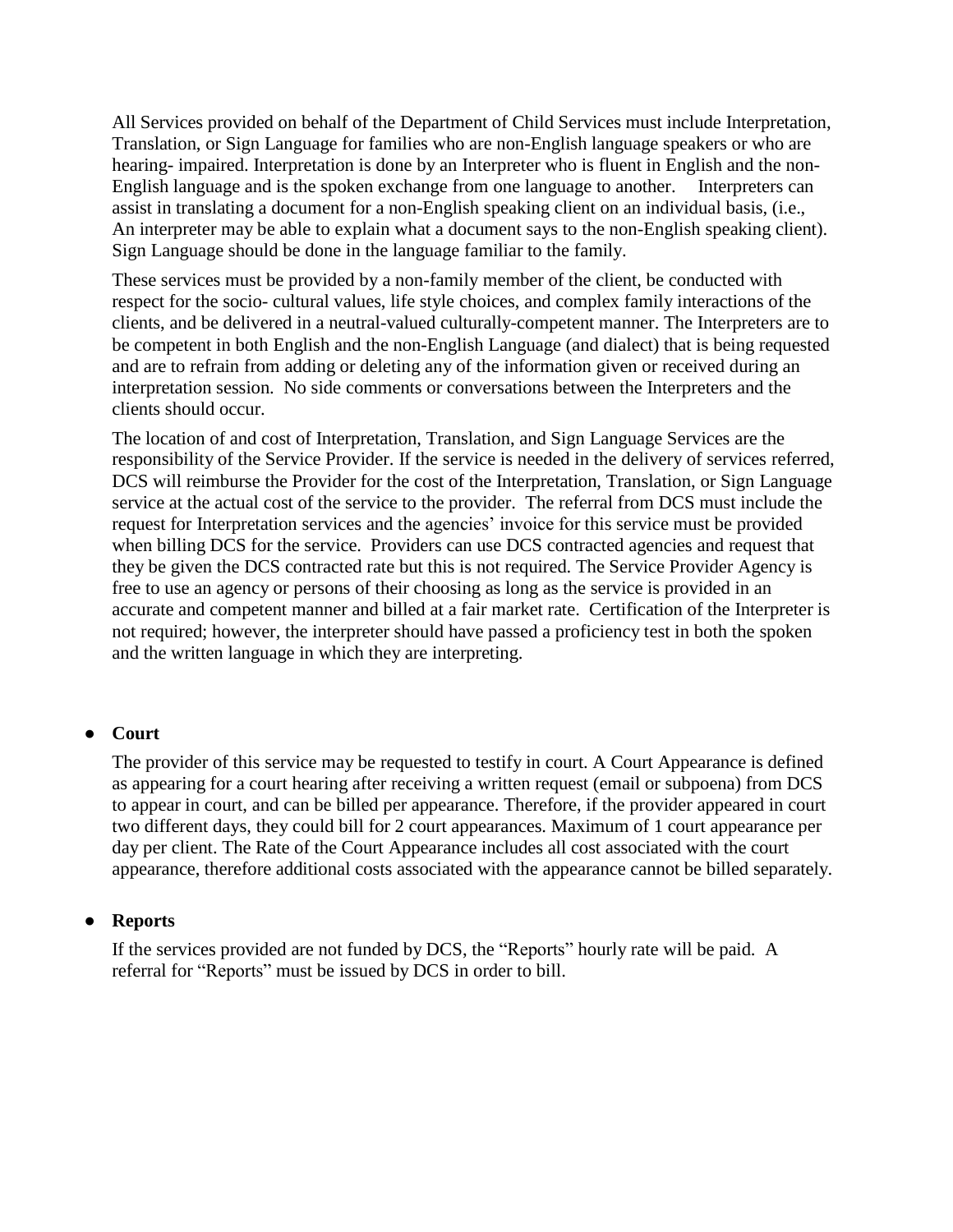## ● **JPAY**

To enhance communication with DOC incarcerated fathers. Services include: email communication, inbound video grams, and video visits. Agencies will partner with JPAY and will be reimbursed actual cost.

JPAY will be approved during a CFTM, and CFTM minutes must authorize the request, along with the appropriate level of communication.

## **VIII. Case Record Documentation**

Case record documentation for service eligibility must include:

- 1) A completed, and dated DCS/ Probation referral form authorizing services
- 2) Copy of DCS/Probation case plan, informal adjustment documentation, or documentation of requests for these documents from referral source.
- 3) Safety issues and Safety Plan Documentation
- 4) Documentation of Termination/Transition/Discharge Plans
- 5) Treatment/Service Plan
	- a. Must incorporate DCS Case Plan Goals and Child Safety goals.
	- b. Must use Specific, Measurable, Attainable, Relevant, and Time Sensitive goal language
- 6) Monthly reports are due by the  $10<sup>th</sup>$  of each month following the month of service, case documentation shall show when report is sent.
	- a. Provider recommendations to modify the service/ treatment plan
	- b. Discuss overall progress related to treatment plan goals including specific examples to illustrate progress
- 7) Progress/Case Notes Must Document: Date, Start Time, End Time, Participants, Individual providing service, and location
- 8) When applicable Progress/Case notes may also include:
	- a. Service/Treatment plan goal addressed (if applicable-
	- b. Description of Intervention/Activity used towards treatment plan goal
	- c. Progress related to treatment plan goal including demonstration of learned skills
	- d. Barriers: lack of progress related to goals
	- e. Clinical impressions regarding diagnosis and or symptoms (if applicable)
	- f. Collaboration with other professionals
	- g. Consultations/Supervision staffing
	- h. Crisis interventions/emergencies
	- i. Attempts of contact with clients, FCMs, foster parents, other professionals, etc.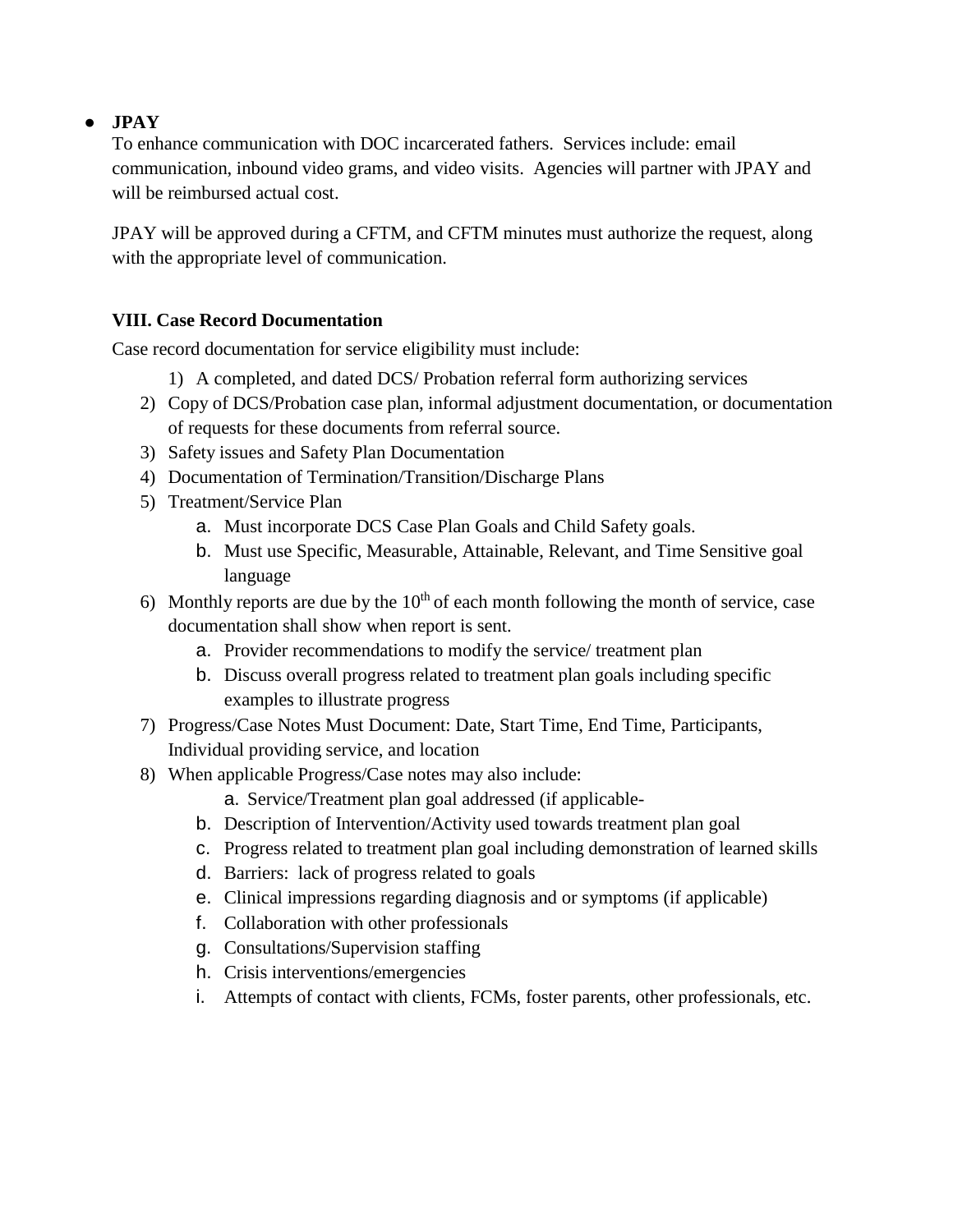- j. Communication with client, significant others, other professionals, school, foster parents, etc.
- k. Summary of Child and Family Team Meetings, case conferences, staffing
- 9) Supervision Notes must include:
	- a. Date and time of supervision and individuals present
	- b. Summary of Supervision discussion including presenting issues and guidance given.
- 10)Child and Family Team Meeting Minutes authorizing usage of JPAY.
- 11)Paternal Genogram and documentation of when it was sent to referral source.

## **IX. Service Access**

All services must be accessed and pre-approved through a referral form from the referring DCS staff. In the event a service provider receives verbal or email authorization to provide services from DCS an approved referral will still be required. Referrals are valid for a maximum of six (6) months unless otherwise specified by the DCS. Providers must initiate a re-authorization for services to continue beyond the approved period.

# **X. Adherence to the DCS Practice Model**

Services must be provided according to the Indiana Practice Model, providers will build trustbased relationships with families and partners by exhibiting empathy, professionalism, genuineness and respect. Providers will use the skills of engaging, teaming, assessing, planning and intervening to partner with families and the community to achieve better outcomes for children.

## **IX. Trauma Informed Care**

Provider must develop a core competency in Trauma Informed Care as defined by the National Center for Trauma Informed Care—SAMHSA [\(http://www.samhsa.gov/nctic/\)](http://www.samhsa.gov/nctic/): Trauma-informed care is an approach to engaging people with histories of trauma that recognizes the presence of trauma symptoms and acknowledges the role that trauma has played in their lives. NCTIC facilitates the adoption of trauma-informed environments in the delivery of a broad range of services including mental health, substance use, housing, vocational or employment support, domestic violence and victim assistance, and peer support. In all of these environments, NCTIC seeks to change the paradigm from one that asks, "What's wrong with you?" to one that asks, "What has happened to you?" When a human service program takes the step to become trauma-informed, every part of its organization, management, and service delivery system is assessed and potentially modified to include a basic understanding of how trauma affects the life of an individual seeking services. Trauma-informed organizations, programs, and services are

Department of Child Services Regional Document for Child Welfare Services Term 7/1/15-6/30/17 March 1, 2016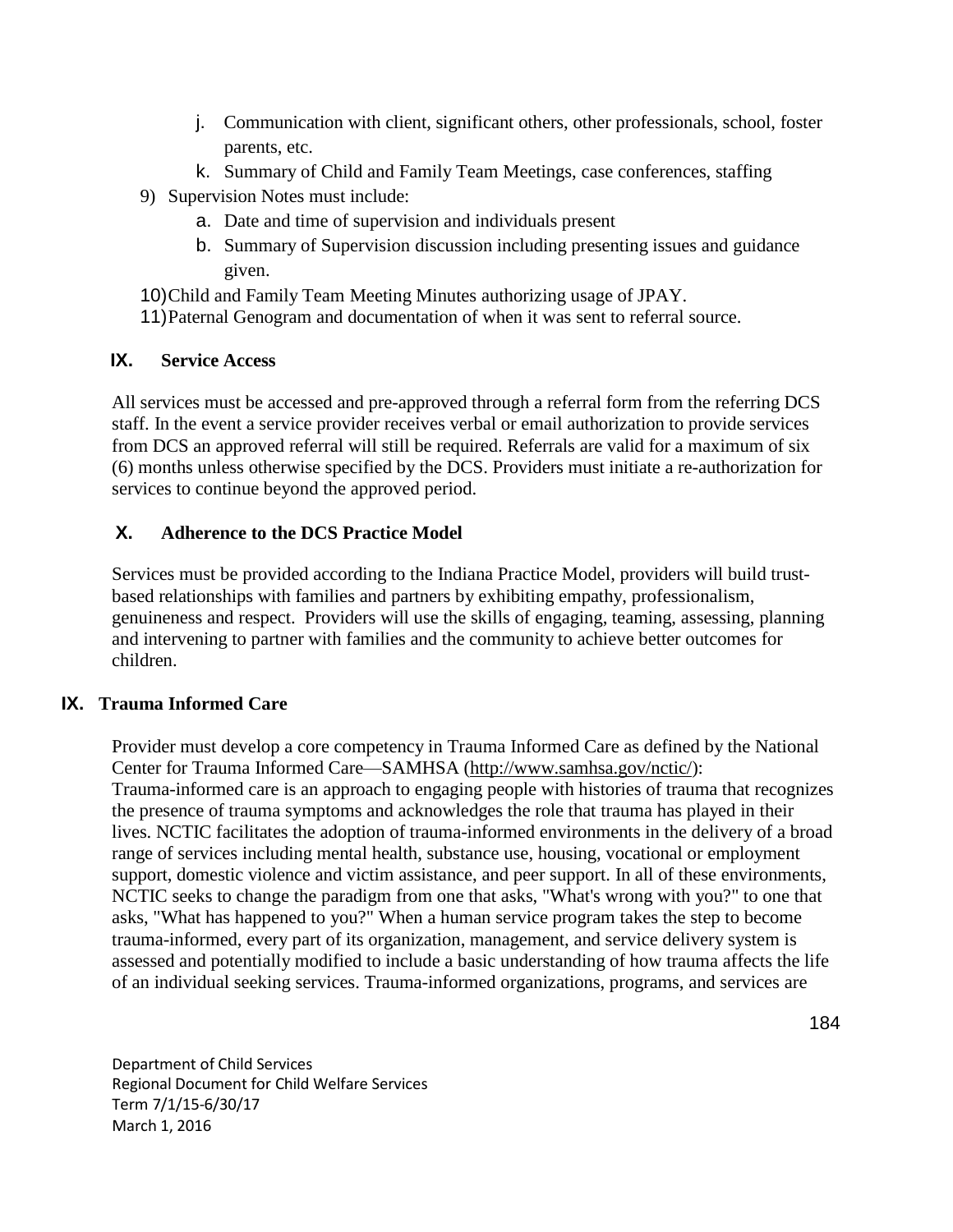based on an understanding of the vulnerabilities or triggers of trauma survivors that traditional service delivery approaches may exacerbate, so that these services and programs can be more supportive and avoid re-traumatization

### **Trauma Specific Interventions: (modified from the SAMHSA definition)**

- The services will be delivered in such a way that the clients/families feel respected, informed, connected, and hopeful regarding their own future.
- The provider must demonstrate an understanding, through the services provided, of the interrelation between trauma and symptoms of trauma (e.g., substance abuse, eating disorders, depression, and anxiety)
- The provider will work in a collaborative way with child/family, extended family and friends, and other human services agencies in a manner that will empower child/family.

## **X. Cultural and Religious Competence.**

Provider must respect the culture of the children and families with which it provides services. All staff persons who come in contact with the family must be aware of and sensitive to the child's cultural, ethnic, and linguistic differences. All staff also must be aware of and sensitive to the sexual and/or gender orientation of the child, including lesbian, gay, bisexual, transgender or questioning children/youth. Services to youth who identify as LGBTQ must also be provided in accordance with the principles in the Indiana LGBTQ Practice Guidebook. Staff will use neutral language, facilitate a trust based environment for disclosure, and will maintain appropriate confidentiality for LGBTQ youth. The guidebook can be found at: <http://www.in.gov/dcs/files/GuidebookforBestPracticeswithLGBTQYouth.pdf>

Efforts must be made to employ or have access to staff and/or volunteers who are representative of the community served in order to minimize any barriers that may exist. Contractor must have a plan for developing and maintaining the cultural competence of their programs, including the recruitment, development, and training of staff, volunteers, and others as appropriate to the program or service type; treatment approaches and models; and the use of appropriate community resources and informal networks that support cultural connections.

## **XI. Child Safety**

Services must be provided in accordance with the Principles of Child Welfare Services. Please note: All services (even individual services) are provided through the lens of child safety. As part of service provision, it is the responsibility of the service provider to understand the child safety concerns and protective factors that exist within the family. Continual assessment of child safety

Department of Child Services Regional Document for Child Welfare Services Term 7/1/15-6/30/17 March 1, 2016